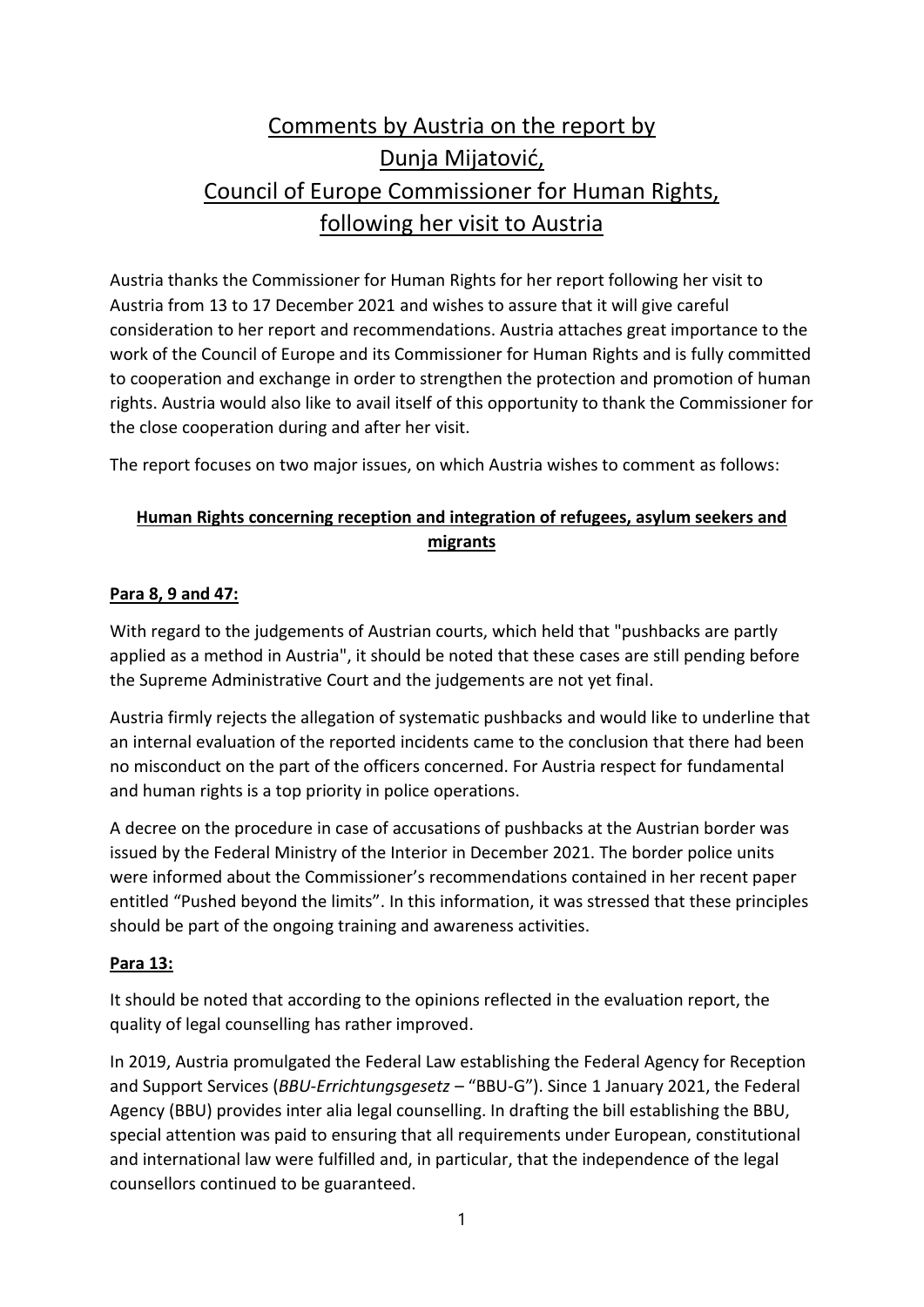According to the provisions of the BBU-G, legal counsellors are expressly independent and free from instructions in the performance of their duties (§ 13 par. 1 BBU-G). In order to avoid possible conflicts of interest, the BBU-G also expressly stipulates that an alien may not be provided with "legal counselling" on the one hand and "return counselling" on the other hand by the same employee of the Federal Agency (§ 13 par. 5 BBU-G). Furthermore, the independence of the legal counsellors is secured institutionally respectively organizationally, as inter alia the department (*Bereichsleitung*), within the Federal Agency responsible for legal counselling both in proceedings at the Federal Office for Immigration and Asylum and at the Federal Administrative Court, is appointed by the Federal Minister of Justice.

The legal counsellors employed by the Federal Agency shall perform their counselling activities objectively and to the best of their knowledge. As mentioned above, they are independent and not bound by instructions in their activities. It is impossible to influence how legal counselling is provided in individual cases.

Independence is also ensured by structural measures in the framework contract (for further information please refer to the reply to question 34 of the parliamentary question No. 3759/J of 14 December 2020 given by the Federal Minister of Justice; available at [https://www.parlament.gv.at/PAKT/VHG/XXVII/AB/AB\\_03802/imfname\\_855716.pdf](https://www.parlament.gv.at/PAKT/VHG/XXVII/AB/AB_03802/imfname_855716.pdf).

In conclusion, the required independence within the framework of the performance of tasks in the Federal Agency in the area of legal counselling is therefore given in any case.

#### **Para 14 and 15**:

The Federal and Provincial Government Coordination Board, which includes members of the Federal Ministry of the Interior and members of each province, meets at least once a week to discuss various topics. This includes general topics, such as ongoing updates related to COVID-19, legal clarifications, the cooperation with other entities(such as NGO's, local partners), the adequate care and accommodation for applicants of international protection as well as people now seeking protection under the Temporary Protection Directive, and the review of individual cases of (vulnerable) people.

Due to the high number of asylum applications in 2021, the Federal Ministry of the Interior had to reopen nine (temporarily closed) reception facilities to ensure adequate care for applicants of international protection. A high number of asylum applications automatically means a high number of people within the reception system. Nevertheless, the Federal Ministry of the Interior has always ensured the fulfilment of the Reception Conditions Directive 2013/33/EU.

#### **Para 16:**

The BBU GmbH is constantly working to ensure that adequate measures on child protection within the federal reception system are taken and standards upheld. Underage minors are accommodated in federal reception facilities after the written request of the locally responsible child and youth welfare institution. The federal reception facility Traiskirchen has a separate area for underage minors. In addition to the qualified staff members of the BBU GmbH, asylum-seeking mothers/fathers who live in the same facility are also taking care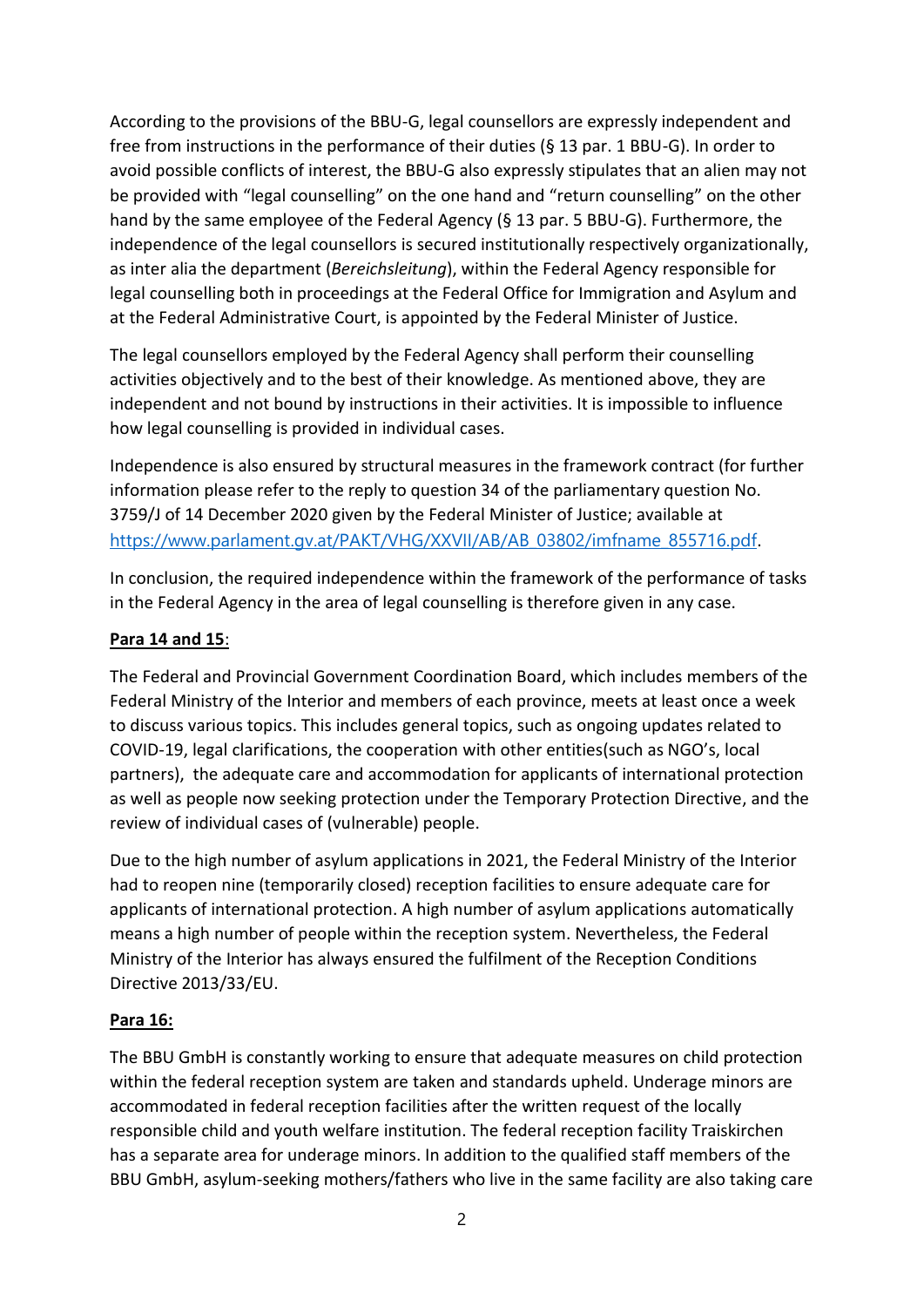of underage minors. This individual allocation happens in close cooperation with the locally responsible child and youth welfare institution.

## **Para 20:**

The Federal Ministry of the Interior as well as the BBU GmbH value cooperation with various NGOs. The Federal Ministry of the Interior initiated a working group with various NGOs in order to offer a suitable platform aimed at exchanging needs and expertise of the relevant stakeholders regarding the evacuation of especially vulnerable people fleeing from Ukraine and its neighbouring countries. A cooperation with a sports association ("Sportunion") was initiated to give applicants of international protection access to a variety of sports offers. Furthermore, the expertise of NGOs is consulted in specific cases, eg. LGBTIQ+ persons.

Regular meetings with psychiatric institutions are also hold, to ensure a specialized offer for children with mental illnesses.

## **Para 25:**

Regarding the access of asylum seekers to the labor market, restrictions to seasonal work have been lifted following a decision of the Federal Constitutional Court. Effective labor market access is available to asylum seekers in all economic sectors by means of a work permit. However, in line with Directive 2013/33/EU, preferential access to vacancies is given to persons already integrated in Austria's labor market, including refugees and beneficiaries of subsidiary protection.

According to Article 15 of Directive 2013/33/EU (Recast Reception Conditions Directive), Member States shall ensure that applicants have access to the labour market no later than nine months from the date when the application for international protection was lodged, if a first instance decision by the competent authority has not been taken. Member States shall decide the conditions for granting access to the labour market for the applicant, in accordance with their national law. There is the possibility to provide for restrictions for reasons of labour market policies. Thus, the precise regulation of the conditions is left to the Member States.

In Austria, access to the labour market is already granted after three months following a labour market examination. This regulation is therefore in line with the Reception Conditions Directive (after nine months at the latest.

In principle, there is a strict separation of the concepts asylum and migration. In this sense, the right of asylum primarily serves to offer refugees protection from persecution and is not an instrument of controllable labour migration. However, if the need for protection is established, beneficiaries of asylum and subsidiary protection have immediate access to the labour market.

## **Para 44:**

So far there has been no concrete response from the judiciary that the criterion "perceptible over a longer period of time" stated in § 107c Austrian Criminal Code was difficult to demonstrate at court. Both § 107c para 1 subpara 1 and subpara 2 require that the conduct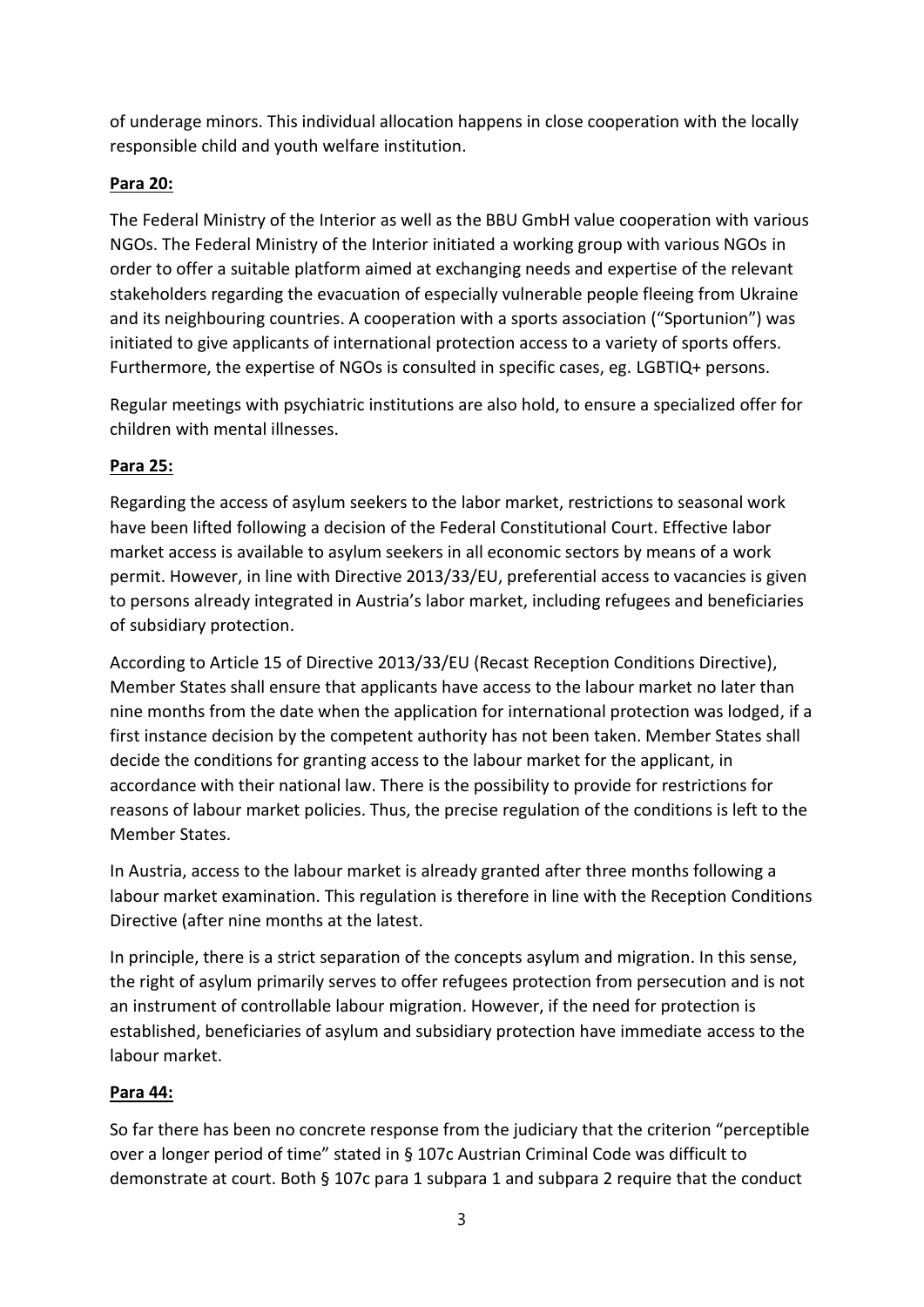is perceptible "over a longer period of time". The term "over a longer period of time" can also be found in other criminal provisions of the Austrian Criminal Code (cf. §§ 106 para 1 subpara 2, 107 para 2, 107a para 2, 107b para 1, 145 para 1 subpara 2 und para 2 subpara 2, 222 Abs. 2 Austrian Criminal Code)

## **Para 54:**

The focus of the Directorate-General for Integration in the Federal Chancellery is on providing German courses for persons with long-term residence prospects. The provision of integration assistance measures is always dependent on the available budgetary resources and requires a high degree of predictability and thus plannability in order to ensure a continuous, comprehensive range of services. Against this background, asylum seekers from countries of origin with a high probability of recognition, provided that their identity is proven during the implementation of integration assistance, receive either a literacy course or an A1 German course in accordance with section 68(1) 3rd sentence of the Asylum Act, subject to organizational and financial resources. In 2021, 1.434 German language course places were taken up by asylum seekers from countries of origin with a high probability of recognition, and 753 places by March 2022.

#### **Para 55:**

Access to the labour market for asylum seekers is defined at the level of European law in the Reception Conditions Directive (Art. 15), which leaves it up to the member states to regulate the conditions under which asylum seekers are granted access to the labour market in accordance with their national law. In Austria, the directive is implemented in § 4 of the Act Governing the Employment of Foreign Nationals (Ausländerbeschäftigungsgesetz-AuslBG). In order to obtain an employment permit, foreigners and thus also asylum seekers must fulfill certain requirements according to the AuslBG. An employment permit can be issued to asylum seekers as well as to aliens with a right of residence under the Settlement and Residence Act (Niederlassungs- und Aufenthaltsgesetz - NAG) or the Aliens Police Act (Fremdenpolizeigesetz) after only three months from admission to the asylum procedure. Following the revocation of two decrees of the former Federal Ministry of Social Affairs, Health, Care and Consumer Protection (BMASGK) by the Constitutional Court, asylum seekers are now to be granted employment permits after a positive labour market assessment without restriction to a specific activity.

#### **Para 56:**

It may be noted, that according to the mentioned case of the European Court of Human Rights (*M.A. v Denmark*) the waiting period of 3 years is not fundamentally inadmissible as long as there is a balance of interests according to Article 8 ECHR in the specific case.

In Austria, the ECHR has constitutional status. Legislation and enforcement are thus obliged to observe and implement the fundamental rights guaranteed therein. These fundamental rights are directly applicable before all courts and administrative authorities and are therefore always examined in all proceedings.

#### **Para 57:**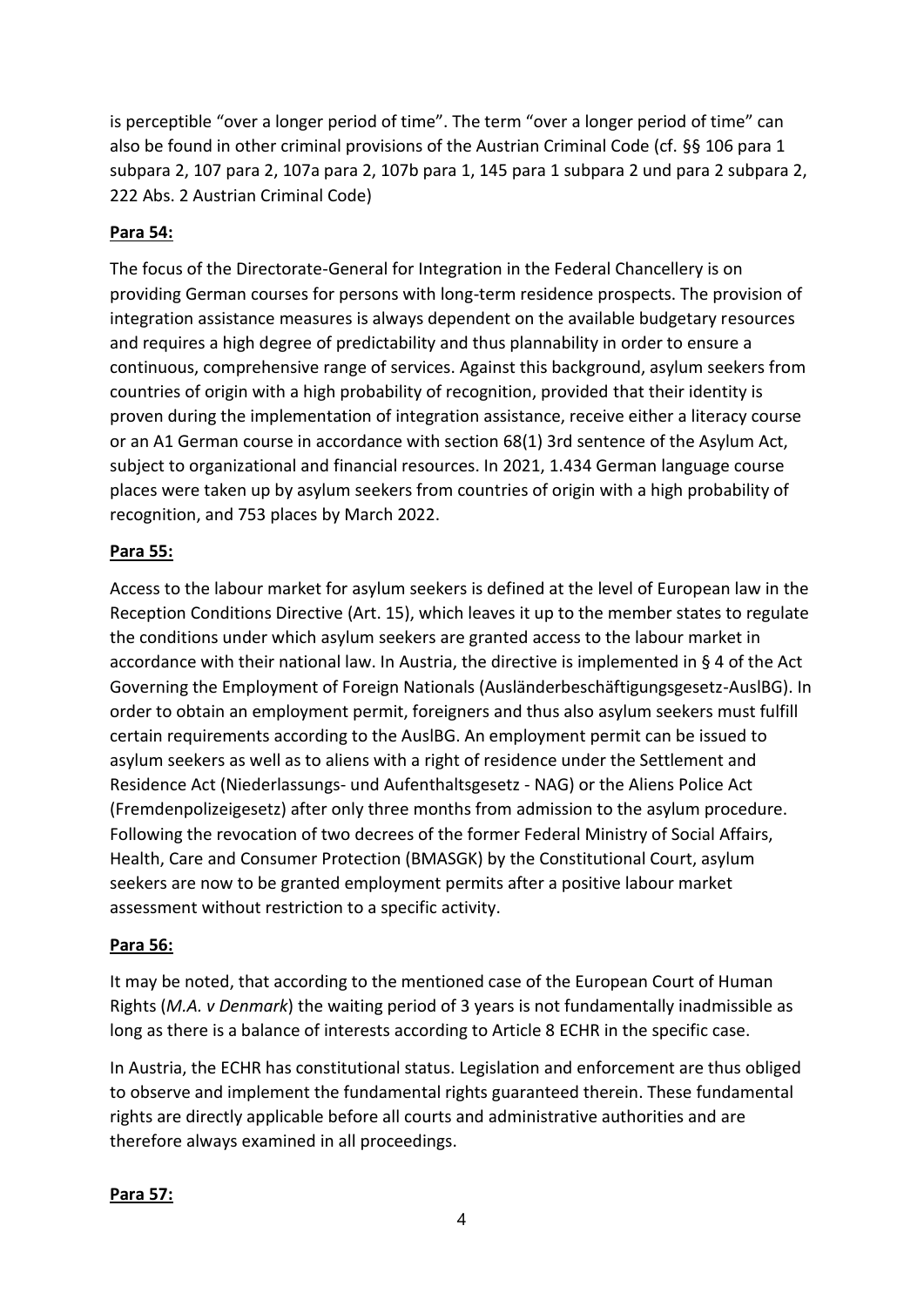Citizenship entails rights and duties and enables full participation in social, professional and political life in Austria. At the same time, it implies a high degree of belonging to a state. Immigrants should therefore make a clear commitment to the state of Austria at the end of their integration process - i.e. also to recognizing Austria as their home, Austrian values as their own and Austrian law.

## **Para 59:**

Racism is an issue that affects society as a whole. Especially Antisemitism and the incidents in the context of a demonstration in Vienna in 2020 made it clear that racist and discriminatory tendencies also exist among immigrants. A study of young people with an immigrant background in Vienna revealed, among other things, that especially prejudice against women, homosexuals and Jews is prevalent among immigrants from Afghanistan, Turkey, Syria, Iraq and Bosnia.

The Austrian federal government therefore pursues a comprehensive approach to the prevention of discrimination. Thus, numerous projects with a focus on anti-discrimination are funded within the framework of the Directorate-General for Integration in the Federal Chancellery (2022: 15 projects, project volume around € 1 million; 2021: 14 projects, project volume around € 1 million).

## **Para 60:**

The Austrian government programme provides for a separate national plan of action (Nationalen Aktionsplan – NAP) against racism and discrimination. However, NAPs are longer-term and projects that require administrative resources. Like other measures from the government programme, the NAP is to be implemented in this legislative period.

# **Women's Rights and Gender Equality**

# **General remarks:**

Regarding the data collection, please refer to the official data set of the National Coordination Body (Art. 10) of the Istanbul Convention: [Allgemeines zu Daten](http://www.coordination-vaw.gv.at/allgemeines-zu-daten/) – Gewalt [gegen Frauen \(coordination-vaw.gv.at\)](http://www.coordination-vaw.gv.at/allgemeines-zu-daten/) The co-ordinating body is responsible for preparing subject-specific information and data for the public. Therefore, the co-ordinating body collects official data from various sectors, compares the data on an annual basis and publishes the outcomes [here.](http://www.coordination-vaw.gv.at/daten/) The following topics are covered:

- [Violence against women in AT and the EU](http://www.coordination-vaw.gv.at/wp-content/uploads/2020/02/2020.02.10._Gewaltbetroffenheit_nach_Form_der_Gewalt_Partner_allg._FRA-Studie_Websiteversion.pdf)
- [Women's shelters](http://www.coordination-vaw.gv.at/wp-content/uploads/2020/12/2020.12.18._Statistiken_Frauenh%C3%A4user_Daten_2019.pdf)
- [Women's helpline](http://www.coordination-vaw.gv.at/wp-content/uploads/2020/12/2020.12.18._Statistiken_Frauenhelpline_Daten_2019.pdf)
- [Violence protection facilities](http://www.coordination-vaw.gv.at/wp-content/uploads/2020/12/2020.12.17._GSZ-Statistiken_2019.pdf)
- [Criminal data](http://www.coordination-vaw.gv.at/wp-content/uploads/2020/05/2020.04.30.-Auswertung-Sicherheitsbericht-2018.pdf) (incl. physical violence, sexual violence, psychological violence, etc.)
- Data from the justice sector, for example data on [judicial convictions](http://www.coordination-vaw.gv.at/wp-content/uploads/2020/12/2020.12.18._2019_Auswertungen_Justizdaten_nach_Delikt_Geschlecht_Alter.pdf) or statistics of [the justice department on specific crimes](http://www.coordination-vaw.gv.at/wp-content/uploads/2017/12/Tabelle_Anfall_Verurteilungsstatistik2014_2015x.pdf)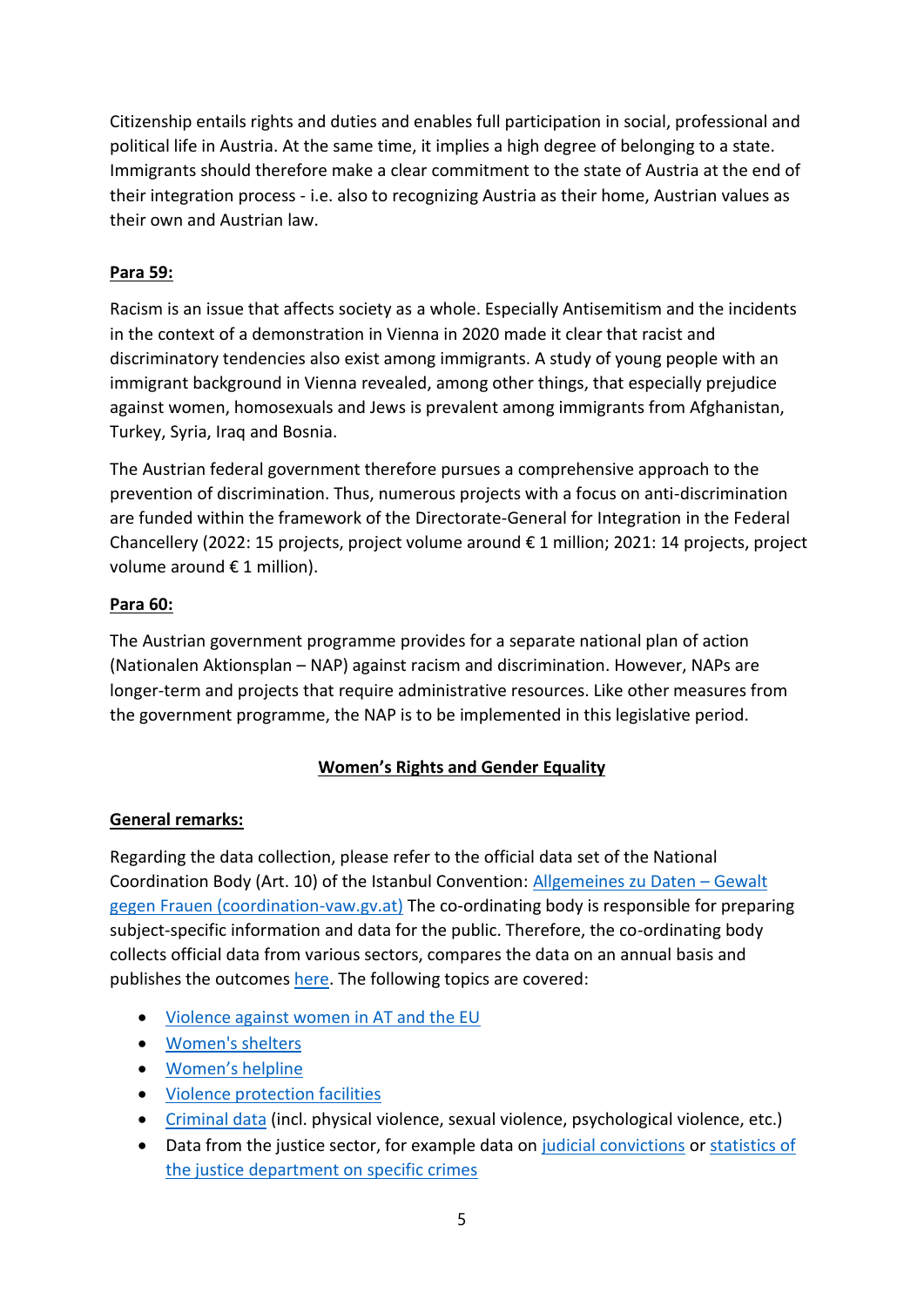#### **Para 77 to 79:**

Number of murders with female victims: The official number is 2021 is 29 (and not 31). Please see official statistics by the *[Austrian Federal Ministry of the Interior](https://bundeskriminalamt.at/501/start.aspx)*. The specific sheet on murders of female victims in year 2021 is available [here.](https://bundeskriminalamt.at/501/files/2022/Morde_weibliche_Opfer_2021.pdf)

Please refer to the official data set of the National Coordination Body instead of the *NGO Wiener Interventionsstelle gegen Gewalt in der Familie* [\(GSZ-Statistiken\\_2020.pdf](http://www.coordination-vaw.gv.at/wp-content/uploads/2021/08/2021.08.02._GSZ-Statistiken_2020.pdf)  [\(coordination-vaw.gv.at\)](http://www.coordination-vaw.gv.at/wp-content/uploads/2021/08/2021.08.02._GSZ-Statistiken_2020.pdf), p. 7).

Please provide a reference value regarding the percentage of male perpetrators: 18,471 [\(GSZ-Statistiken\\_2020.pdf \(coordination-vaw.gv.at\)](http://www.coordination-vaw.gv.at/wp-content/uploads/2021/08/2021.08.02._GSZ-Statistiken_2020.pdf), p. 9).

The correct number of women's shelters in 2020 is 30 (instead of 26). The total number of people hosted by women's shelters should be 3,329 (1,793 women, 1,536 children); please see Statistiken Frauenhäuser Daten 2020.pdf (coordination-vaw.gv.at), p. 2). Please note that not all women's shelters are organised under one umbrella organisation.

There is no legal definition of femicide in Austria. Therefore, although the presented figures are important in order to determine the situation of domestic violence and violence against women in Austria, their precise interpretation to a certain degree depends on the respective definition of terms.

#### **Para 80:**

Regarding mistrust towards the police on behalf of migrant women, it should be noted that being accessible to every victim regardless of ethnicity or sexual orientation is a priority of the police in Austria. In the past, there have been several initiatives to increase accessibility for migrants in particular. Additionally, it is ensured that translators are provided when victims cannot communicate in German in order to ensure that they are able to communicate your needs adequately.

#### **Para 86**:

The "special summit on violence against women" in May 2021 led to an additional funding amounting to  $\epsilon$  24.6 Mio. for measures to combat violence against women and girls (=Violence Prevention Package). The measures taken include:

- The comprehensive contract extension (additional funding of up to 50%) to strengthen the valuable work of the Violence Protection Centres in every federal state and the Intervention Centre for Trafficked Women; additional counselling services include:
	- $\circ$  cooperation with regards to security police case conferences and victim protection-oriented perpetrator work;
	- o cooperation with the newly established Counselling Centres for Violence Prevention;
	- $\circ$  counselling services covering the augmented aspect of cyber violence and
- the pro-active aftercare (i.e. actively contacting victims after the counselling has been completed to ensure the sustainable impact of the support)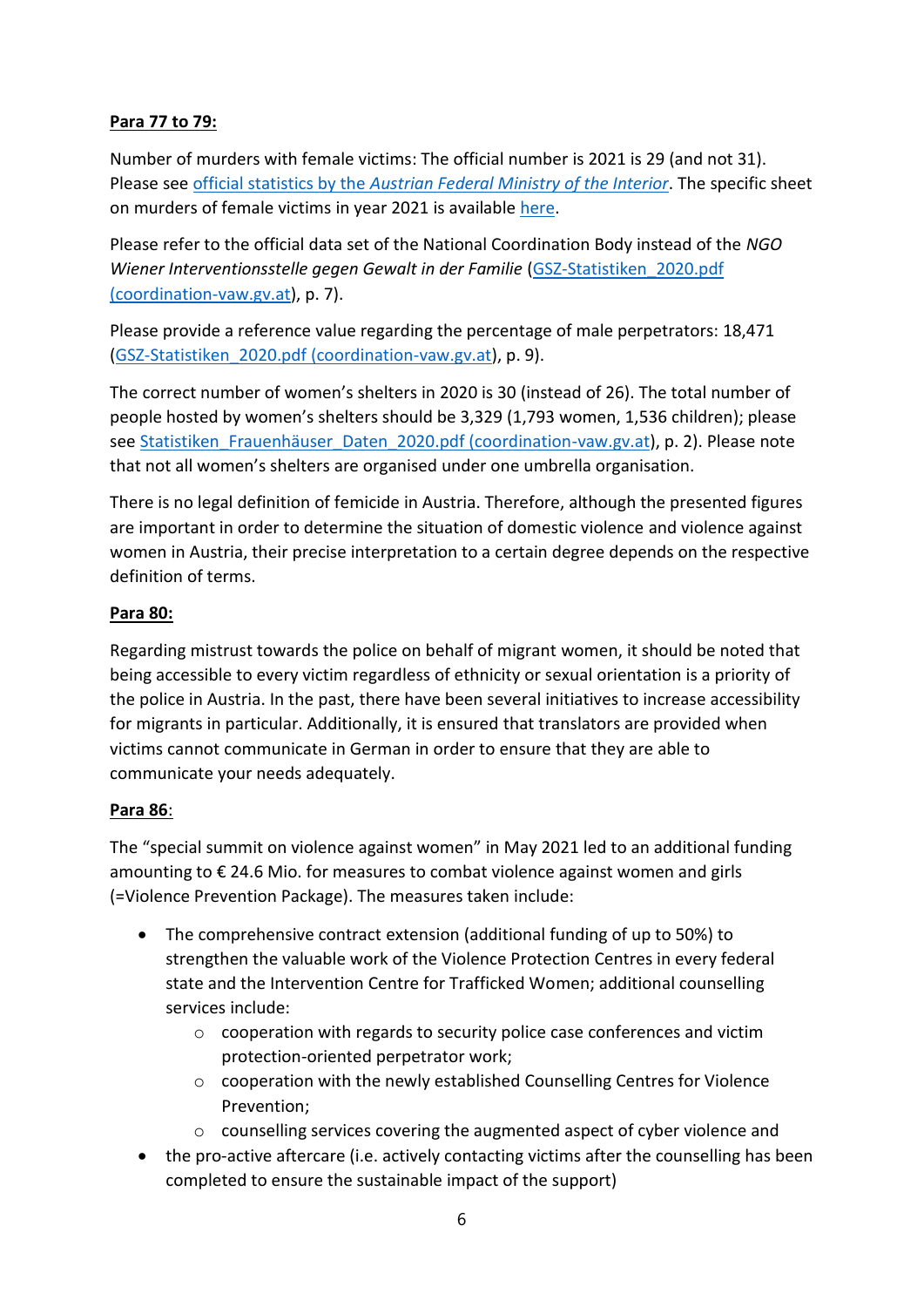- a comprehensive sensitization campaign on violence against women and girls so that every woman and every girl knows where to seek help;
- a funding call for projects combatting violence against women and girls as well as a call for projects to support women at risk of forced marriage;
- the increase in funding of Family Counselling Centres as well as the expansion and financial safeguarding of Child Protection Centres and the strengthening of Family Court Assistance;
- the promotion of legal and psychosocial support for victims in criminal proceedings by improving information flow about this service;
- the strengthening of anti-violence training for perpetrators as well as
- a research study on all homicides against women of the past 10 years in order to acquire knowledge of the circumstances under which femicides were committed and accordingly to take targeted measures.
- In addition, perpetrator work is an important pillar in the protection against violence. Therefore, new Counselling Centres for Violence Prevention were established. Since 1st of September 2021, counselling is mandatory for recipients of a protection or mobile restraining order.

Please add in particular the information regarding the comprehensive contract extension with Violence Protection Centres.

#### **Para 98**:

In the first sentence, we suggest to refer to the correct and current Eurostat data for the gender pay gap: in Austria, the gender pay gap was 19.9% in 2019 and 18.9% in 2020; no data are yet available for 2021.

## **Para 112:**

Cooperation with relevant stakeholders has already been intensified. As follow-up process of an intergovernmental round table on victims' rights, the Federal Ministry of Justice organized in 2021 an exchange of experience on domestic violence with members of the prosecution offices, courts, the Federal Criminal Police Office (BKA), the Ministry of Women's Affairs, victim protection services, NEUSTART and the Advocacy. This exchange on a federal level will take place annually in the future in order to improve communication and networking between the institutions and to elaborate best practice and discuss problems on the basis of closed cases.

## **Para 102 to 113:**

The conclusion and recommendations of the Commissioner for Human Rights of the Council of Europe are very much appreciated and will find due consideration within the relevant departments in the Ministry of Interior. Violations of human rights constitute an issue that is taken very seriously within all governmental institutions of Austria. In this regard, it is among the priorities of the Ministry of Interior to further strengthen the trust between the police and victims of violence in order to facilitate both preventive and repressive efforts. Specific training is being carried out and expanded upon both qualitatively and quantitatively to